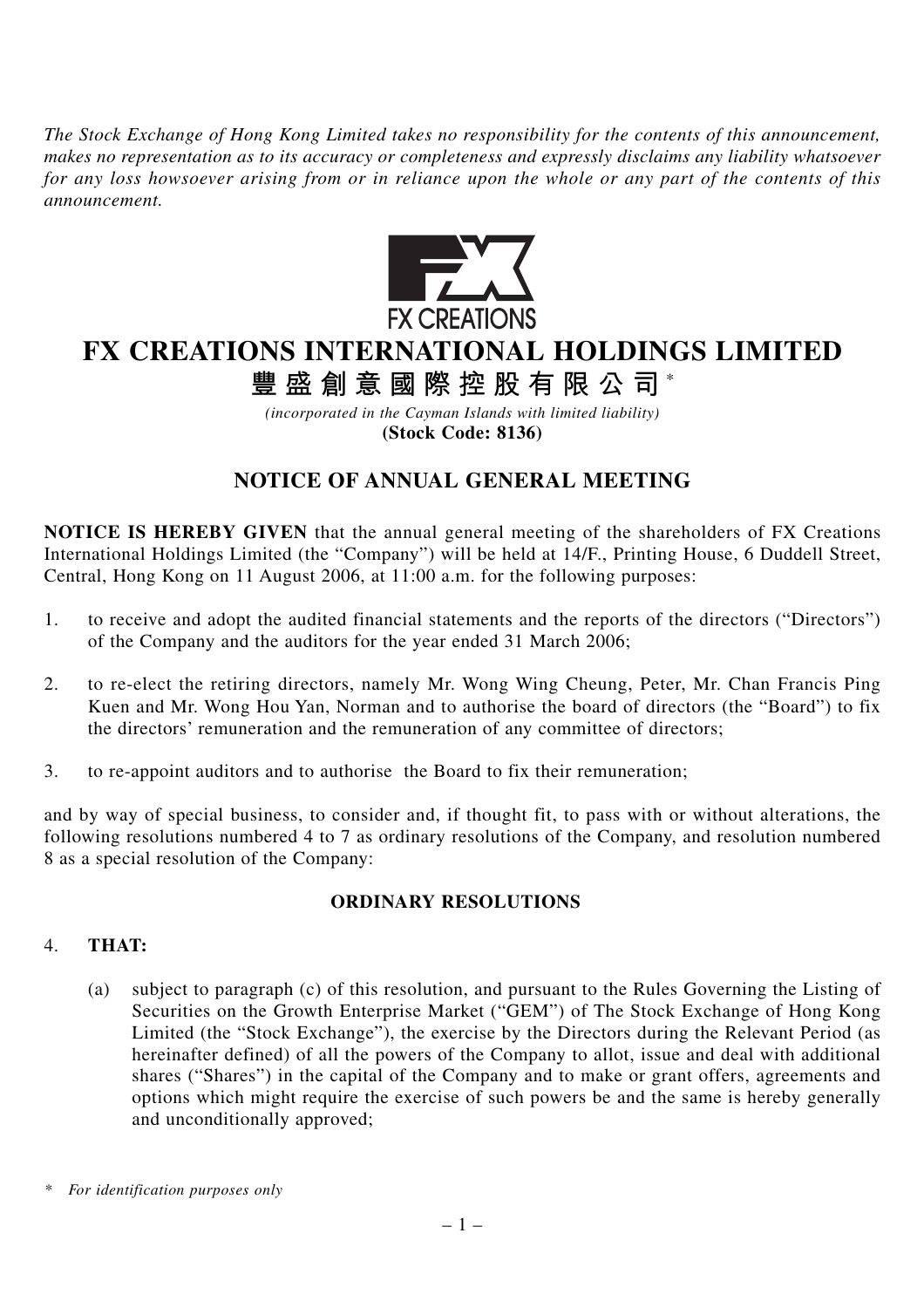- (b) the approval in paragraph (a) of this resolution shall authorise the Directors during the Relevant Period to make or grant offers, agreements and options which might require the exercise of such powers after the end of the Relevant Period;
- (c) the aggregate nominal amount of share capital allotted or agreed conditionally or unconditionally to be allotted (whether pursuant to options or otherwise) by the Directors pursuant to the approval in paragraph (a) of this resolution, otherwise than pursuant to (i) a Rights Issue (as defined below); or (ii) the grant or exercise of any option under the share option scheme of the Company or any other option scheme or similar arrangement for the time being adopted for the grant or issue to officers and/or employees of the Company and/or any of its subsidiaries of Shares or rights to acquire Shares of the Company; or (iii) any scrip dividend or similar arrangement providing for the allotment of Shares in lieu of the whole or part of a dividend on Shares in accordance with the articles of association of the Company in force from time to time; or (iv) any issue of Shares in the Company upon the exercise of rights of subscription or conversion under the terms of any existing warrants of the Company or any existing securities of the Company which carry rights to subscribe for are convertible into Shares of the Company, shall not exceed the aggregate of:
	- (i) 20% of the aggregate nominal amount of the share capital of the Company in issue on the date of passing of this resolution; and
	- (ii) (if the Directors are so authorised by a separate ordinary resolution of the Shareholders) the nominal amount of any share capital of the Company repurchased by the Company subsequent to the passing of this resolution (up to a maximum equivalent to 10% of the aggregate nominal amount of the share capital of the Company in issue on the date of passing of this resolution).

and the authority pursuant to paragraph (a) of this resolution shall be limited accordingly; and

- (d) for the purpose of this resolution:
	- (aa) "Relevant Period" means the period from the date of the passing of this resolution until whichever is the earliest of:
		- (i) the conclusion of the next annual general meeting of the Company;
		- (ii) the expiration of the period within which the next annual general meeting of the Company is required by the memorandum and articles of association of the Company; or any other applicable laws of the Cayman Islands to be held; and
		- (iii) the passing of an ordinary resolution by the shareholders of the Company in general meeting revoking or varying the authority given to the Directors by this resolution.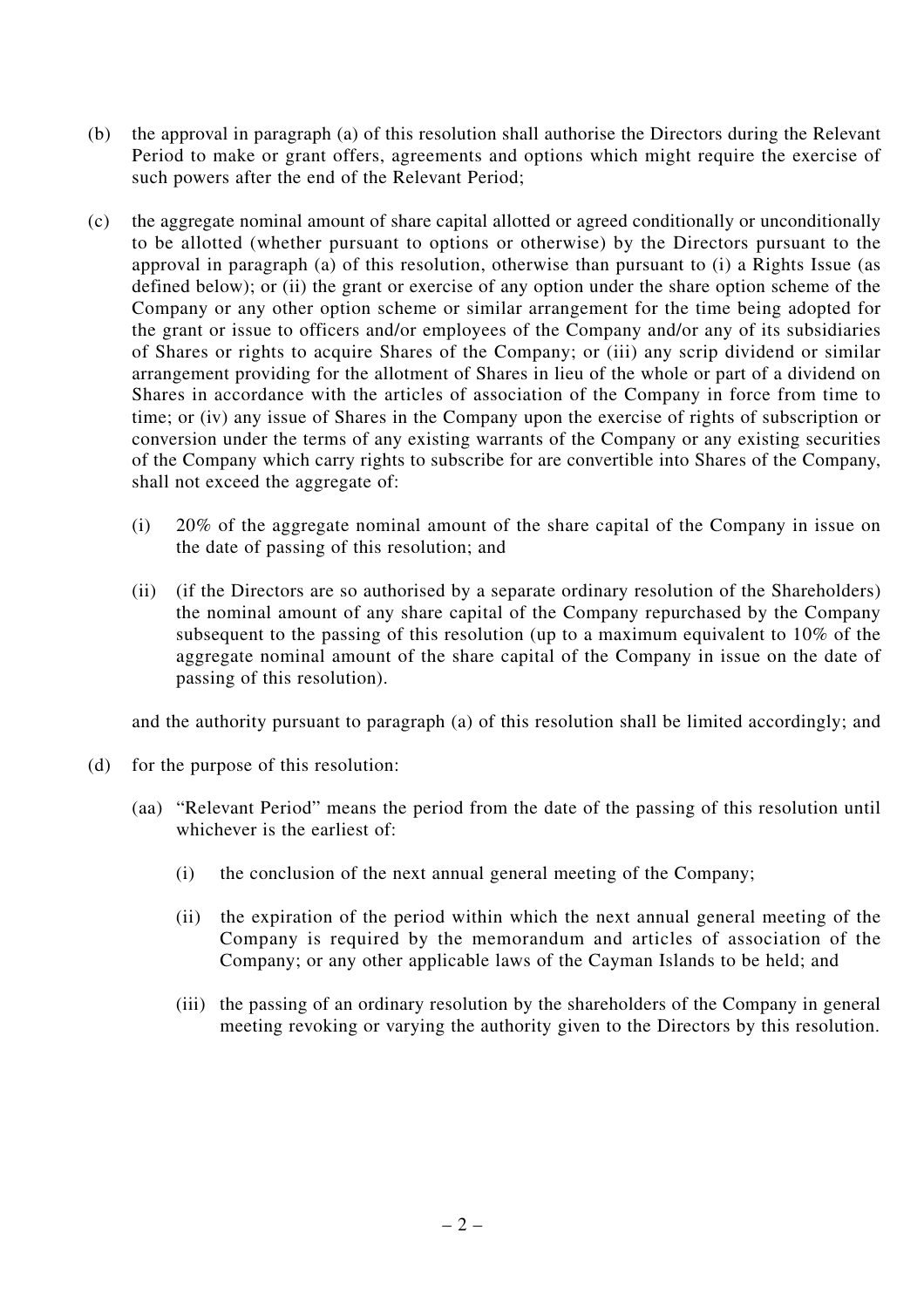(bb) "Rights Issue" means an offer of Shares, or offer or issue of warrants, options or other securities giving rights to subscribe for Shares open for a period fixed by the Directors to holders of Shares on the register on a fixed record date in proportion to their shareholdings (subject to such exclusion or other arrangements as the Directors may deem necessary or expedient in relation to fractional entitlements, or having regard to any restrictions or obligations under the laws of, or the requirements of, or the expense or delay which may be involved in determining the existence or extent of any restrictions or obligations under the laws of, or the requirements of, any jurisdiction applicable to the Company; or any recognised regulatory body or any stock exchange applicable to the Company).

### 5. **THAT:**

- (a) subject to paragraph (b) of this resolution, the exercise by the Directors during the Relevant Period (as hereinafter defined) of all powers of the Company to purchase its Shares on GEM or any other stock exchange on which the Shares may be listed and recognised by the Securities and Futures Commission ("SFC") and the Stock Exchange for such purpose, and otherwise in accordance with the rules and regulations of the SFC, the Stock Exchange or of any other stock exchange as amended from time to time and all applicable laws in this regard, be and the same is hereby generally and unconditionally approved;
- (b) the aggregate nominal amount of Shares which may be purchased by the Company pursuant to the approval in paragraph (a) of this resolution during the Relevant Period shall not exceed 10% of the aggregate nominal amount of the issued share capital of the Company as at the date of passing of this resolution and the authority pursuant to paragraph (a) of this resolution shall be limited accordingly; and
- (c) for the purpose of this resolution, "Relevant Period" shall have the same meaning as in resolution no. 4(d)(aa).
- 6. **THAT** conditional upon the resolutions set out in items 4 and 5 of the notice convening this meeting being passed, the general mandate granted to the Directors to allot, issue and deal with additional Shares pursuant to the said resolution under item 4 be and is hereby extended by the addition thereto of an amount representing the aggregate nominal amount of Shares in the capital of the Company which are repurchased by the Company under the authority granted to the Directors pursuant to the said resolution under item 5, provided that the amount of Shares so repurchased by the Company shall not exceed 10% of the aggregate nominal amount of the issued share capital of the Company as at the date of the passing of this resolution.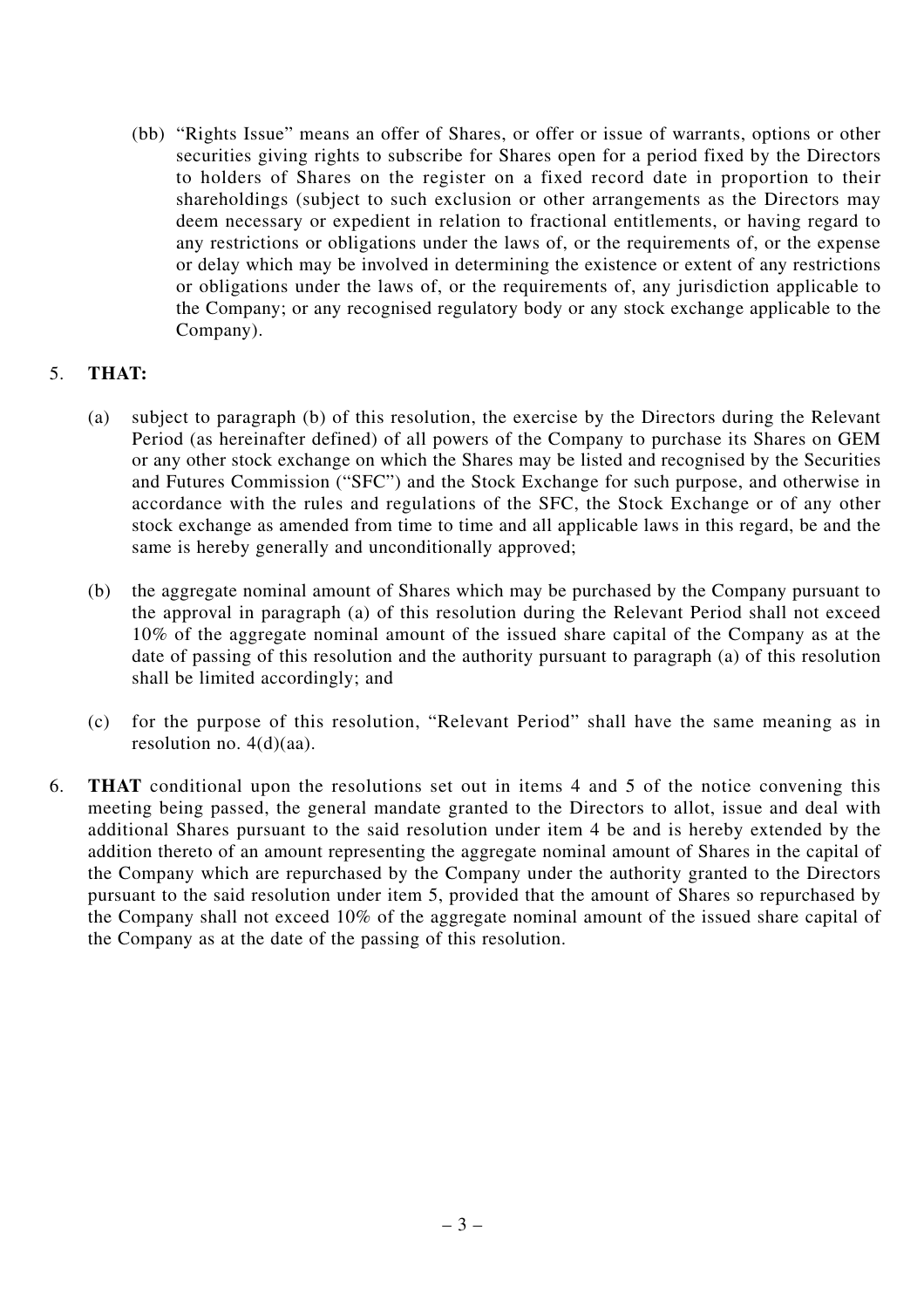- 7. **THAT** subject to and conditional upon the Listing Committee of GEM granting the listing of, and permission to deal in, such number of fully paid Shares which may fall to be allotted and issued pursuant to the exercise of the options which may be granted under the share option schemes adopted by the Company on 2 May 2002 (the "Share Option Scheme") and any other share option schemes of the Company, representing 10% of the issued share capital of the Company as at the date on which this resolution is passed,
	- (i) the existing scheme mandate limit in respect of the grant of options under the Share Option Scheme be refreshed provided that the total number of Shares which may be issued upon the exercise of all options to be granted under the Share Option Scheme and any other option schemes of the Company shall not exceed 10% of the aggregate nominal amount of the share capital of the Company in issue as at the date of the passing of this resolution; and
	- (ii) the Directors of the Company be authorised to do all such acts and things and execute all such documents, including under seal where applicable, as they consider necessary or expedient to give effect to the foregoing arrangement.

#### **SPECIAL RESOLUTION**

- 8. **THAT** the existing articles of association of the Company be and are hereby amended in the following manner:
	- 8.1 By adding the following new Article 66A immediately after the existing Article 66:
		- "66A. Notwithstanding any other provisions in these Articles, if the aggregate proxies held by (i) the Chairman of a particular meeting, and/or (ii) the Directors, account for five (5) per cent or more of the total voting rights at that meeting, and if on a show of hands in respect of any resolution, the meeting votes in the opposite manner to that instructed in those proxies, the Chairman of the meeting and/or any Director holding proxies as aforesaid shall demand a poll."
	- 8.2 By deleting the second sentence of Article 68 in its entirety and replacing therewith the following:

"The Company shall only be required to disclose the voting figures on a poll if such disclosure is required by the rules of the Designated Stock Exchange."

- 8.3 By deleting Article 86(2) in its entirety and replacing therewith the following:
	- "86(2) The Company may by ordinary resolution elect any person to be a Director either to fill a casual vacancy on the Board, or as an addition to the existing Board. Any Director so appointed shall hold office only until the next following general meeting of the Company (in the case of filling a casual vacancy) or until the next following annual general meeting of the Company (in the case of an addition to their number) and shall then be eligible for re-election at that meeting."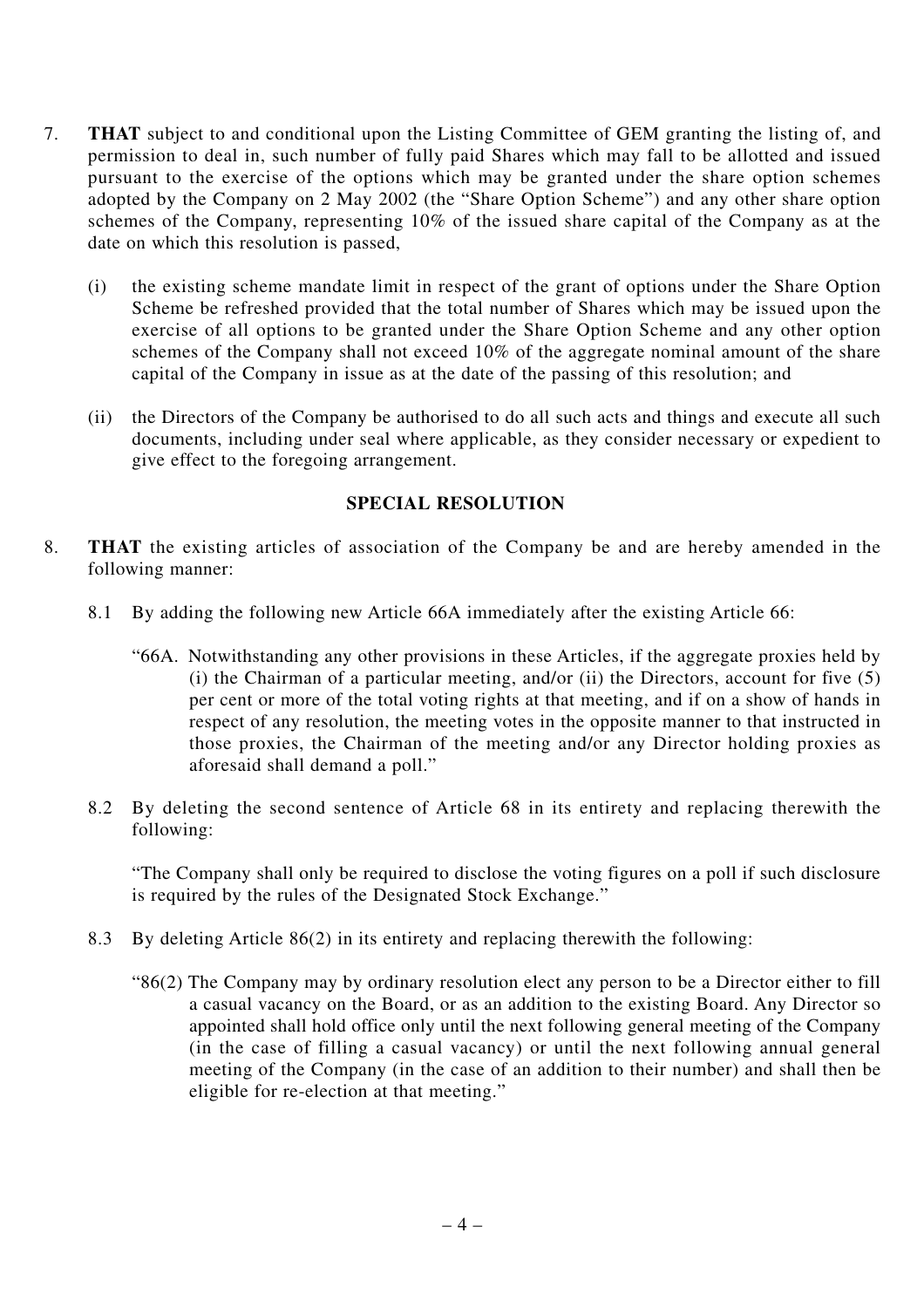- 8.4 By deleting Article 86(3) in its entirety and replacing therewith the following:
	- "86(3) The Directors shall have the power from time to time and at any time to appoint any person as a Director either to fill a casual vacancy on the Board or as an addition to the existing Board. Any Director so appointed by the Board shall hold office only until the next following general meeting of the Company (in the case of filling a casual vacancy) or until the next following annual general meeting of the Company (in the case of an addition to their number) and shall then be eligible for re-election at that meeting."
- 8.5 By deleting Article 86(5) in its entirety and replacing therewith the following:
	- "86(5) Subject to any provision to the contrary in these Articles the Members may, at any general meeting convened and held in accordance with these Articles, by ordinary resolution remove a Director at any time before the expiration of his period of office notwithstanding anything in these Articles or in any agreement between the Company and such Director (but without prejudice to any claim for damages under any such agreement)."
- 8.6 By deleting Article 86(6) in its entirely and replacing therewith the following:
	- "86(6) A vacancy on the Board created by the removal of a Director under the provisions of subparagraph (5) above may be filled by the election or appointment by ordinary resolution of the Members at the meeting at which such Director is removed. Any Director so appointed shall hold office only until the next following general meeting of the Company and shall then be eligible for re-election at that meeting."
- 8.7 By deleting Article 87(1) in its entirety and replacing therewith the following:
	- "87(1) Notwithstanding any other provisions in the Articles, at each annual general meeting, one-third of the Directors for the time being (or, if their numbers is not a multiple of three, the number nearest to but not less than one-third) shall retire from office by rotation provided that every Director shall be subject to retirement at least once every three years. A retiring Director shall be eligible for re-election."

By order of the Board **Chan Francis Ping Kuen** *Company Secretary*

17 July 2006